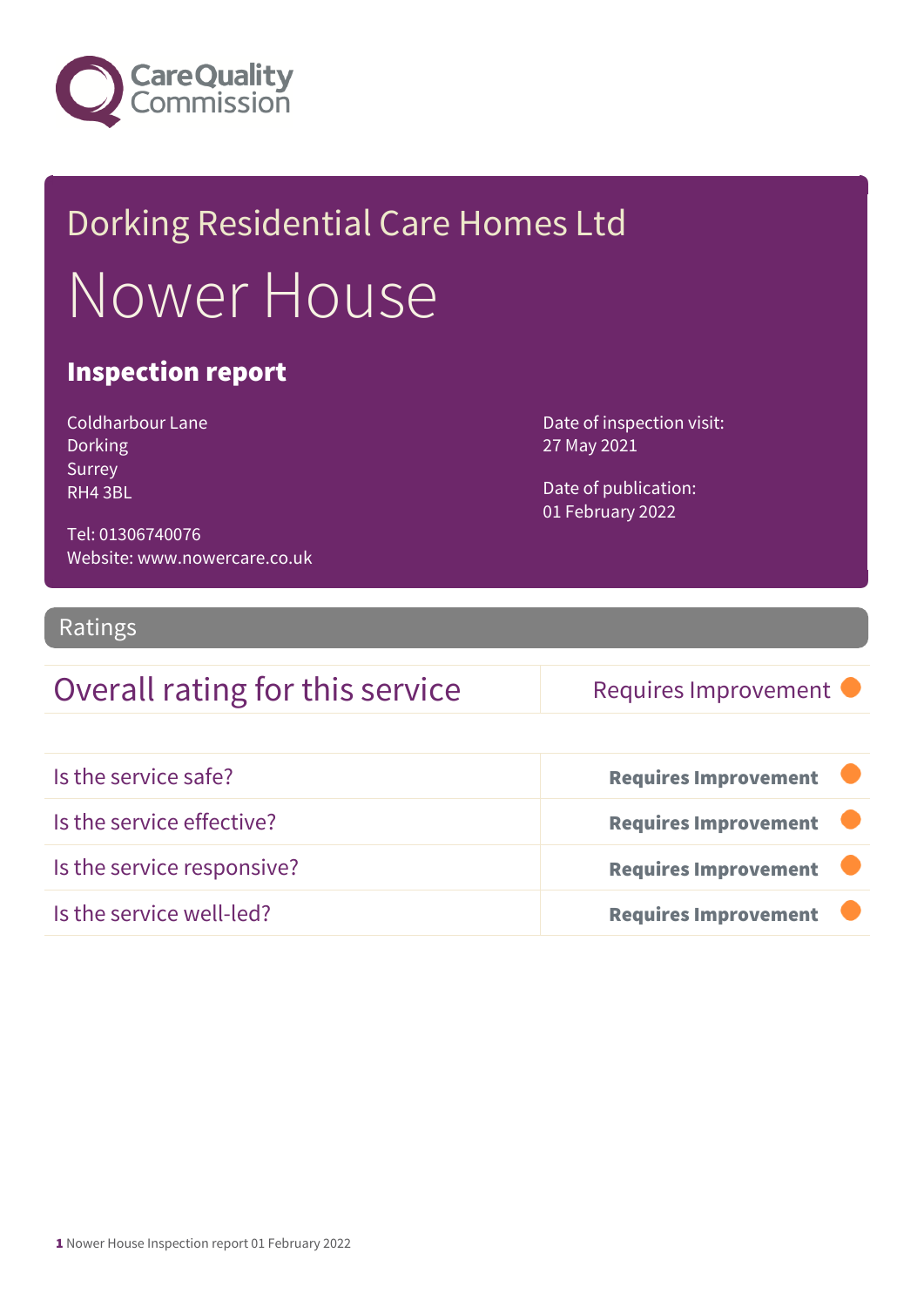## Summary of findings

### Overall summary

#### About the service

Nower House is a residential care home providing personal care to 41 people aged 65 and over at the time of the inspection. The service can support up to 50 people. Nower House accommodates people across two separate wings, each with their own adapted facilities.

People's experience of using this service and what we found People's risks were not always managed or recorded in a safe way. People did not always receive safe care and support with medicines.

People were not supported to have maximum choice and control of their lives and staff did not support them in the least restrictive way possible and in their best interests; the policies and systems in the service did not support this practice.

People did not always receive person-centred care. Care plans lacked person-centred detail which meant staff lacked knowledge of people's individual needs.

Quality assurance processes had not always been effective in identifying issues we found at the inspection. There was no registered manager and a temporary manager was in post whilst recruitment continued. This had led to people feeling there was little management presence or visibility in the home.

People told us they enjoyed the food at Nower House and we saw evidence that staff were knowledgeable about modified diets. People said they were supported by kind staff that had received appropriate training to prepare them for their roles. Staff received regular training and were recruited safely.

The management team had a positive plan to improve the service, however, a lot of the planned improvements still needed to be implemented and embedded into the service. For this reason, we were unable to see whether these changes would be effective to drive the improvement required.

For more details, please see the full report which is on the CQC website at www.cqc.org.uk

#### Rating at last inspection and update

The last rating for this service was requires improvement (published 21 August 2019). The provider completed an action plan after the last inspection to show what they would do and by when to improve. At this inspection enough improvement had not been made and the provider was still in breach of regulations.

The service remains rated requires improvement. This service has been rated requires improvement for the last two consecutive inspections.

Why we inspected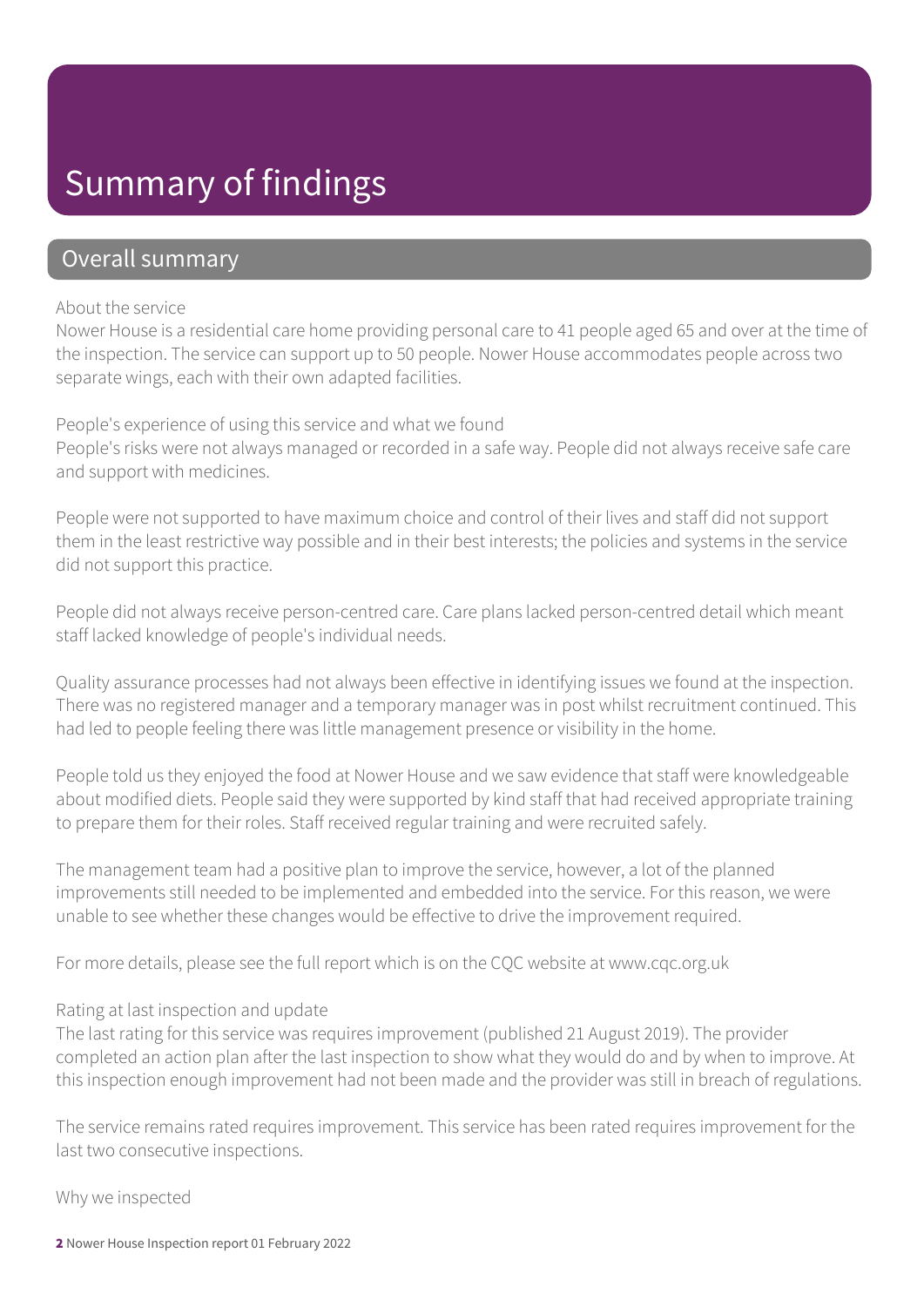We carried out an unannounced comprehensive inspection of this service on 18 June 2019. Breaches of legal requirements were found in regards to safe care and treatment, consent, person centred care and good governance. The provider completed an action plan after the last inspection to show what they would do and by when to improve.

We undertook this focused inspection to check they had followed their action plan and to confirm they now met legal requirements. This report only covers our findings in relation to the Key Questions Safe, Effective, Responsive and Well-led which contain those requirements.

The ratings from the previous comprehensive inspection for those key questions not looked at on this occasion were used in calculating the overall rating at this inspection. The overall rating for the service has remained the same of requires improvement. The provider continues to be in breach of regulations relating to safe care and treatment, consent, person centred care and good governance. This is based on the findings at this inspection.

We looked at infection prevention and control measures under the Safe key question. We look at this in all care home inspections even if no concerns or risks have been identified. This is to provide assurance that the service can respond to COVID-19 and other infection outbreaks effectively.

You can read the report from our last comprehensive inspection, by selecting the 'all reports' link for Nower House on our website at www.cqc.org.uk.

#### Enforcement

We are mindful of the impact of the COVID-19 pandemic on our regulatory function. This meant we took account of the exceptional circumstances arising as a result of the COVID-19 pandemic when considering what enforcement action was necessary and proportionate to keep people safe as a result of this inspection. We will continue to discharge our regulatory enforcement functions required to keep people safe and to hold providers to account where it is necessary for us to do so.

Full information about CQC's regulatory response to the more serious concerns found during inspections is added to reports after any representations and appeals have been concluded.

### Follow up

We will continue to monitor information we receive about the service until we return to visit as per our reinspection programme. If we receive any concerning information we may inspect sooner.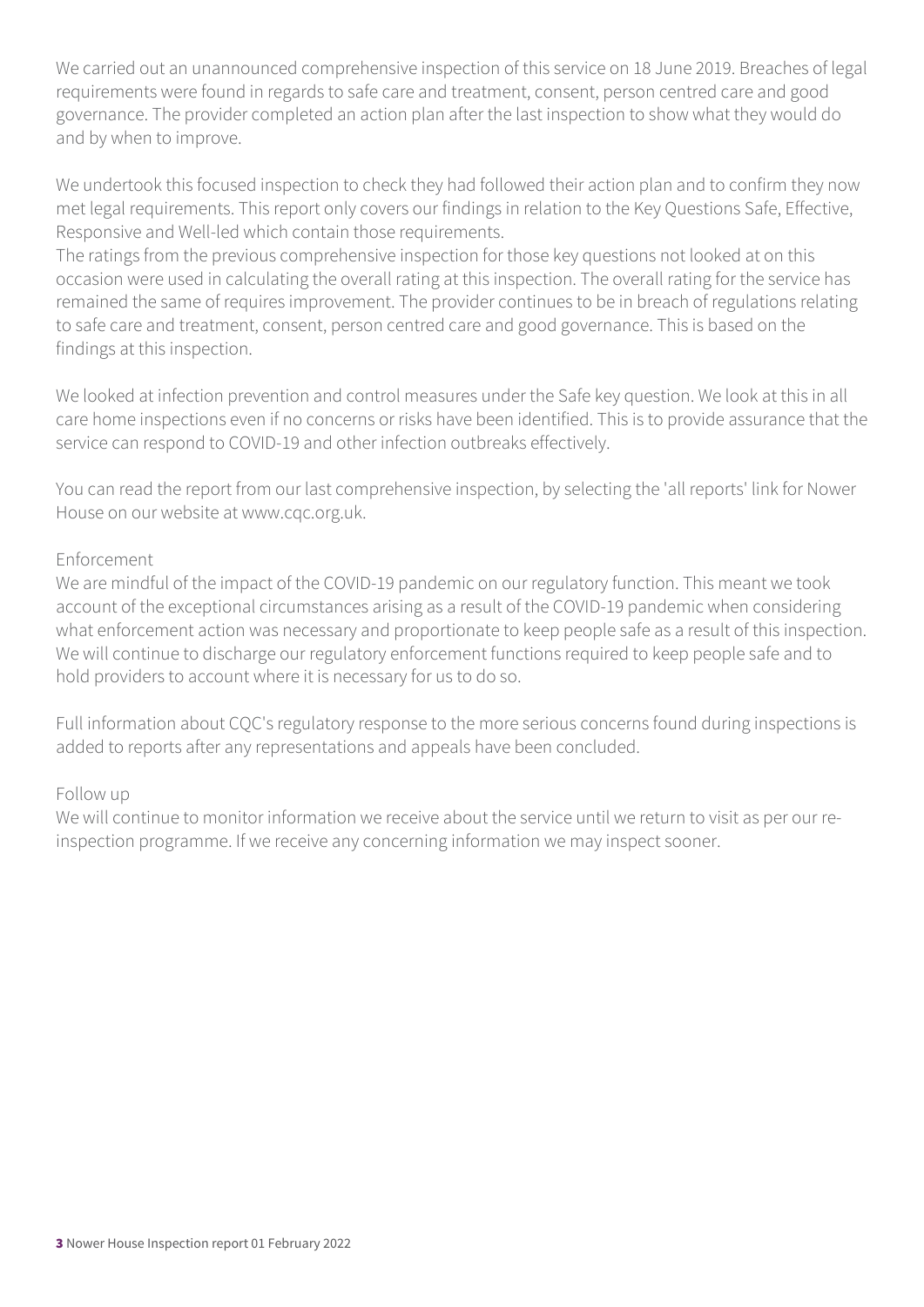### The five questions we ask about services and what we found

We always ask the following five questions of services.

| Is the service safe?                          | <b>Requires Improvement</b> |
|-----------------------------------------------|-----------------------------|
| The service was not always safe.              |                             |
| Details are in our safe findings below.       |                             |
| Is the service effective?                     | <b>Requires Improvement</b> |
| The service was not always effective.         |                             |
| Details are in our effective findings below.  |                             |
| Is the service responsive?                    | <b>Requires Improvement</b> |
| The service was not always responsive.        |                             |
| Details are in our responsive findings below. |                             |
| Is the service well-led?                      | <b>Requires Improvement</b> |
| The service was not always well-led.          |                             |
| Details are in our well-Led findings below.   |                             |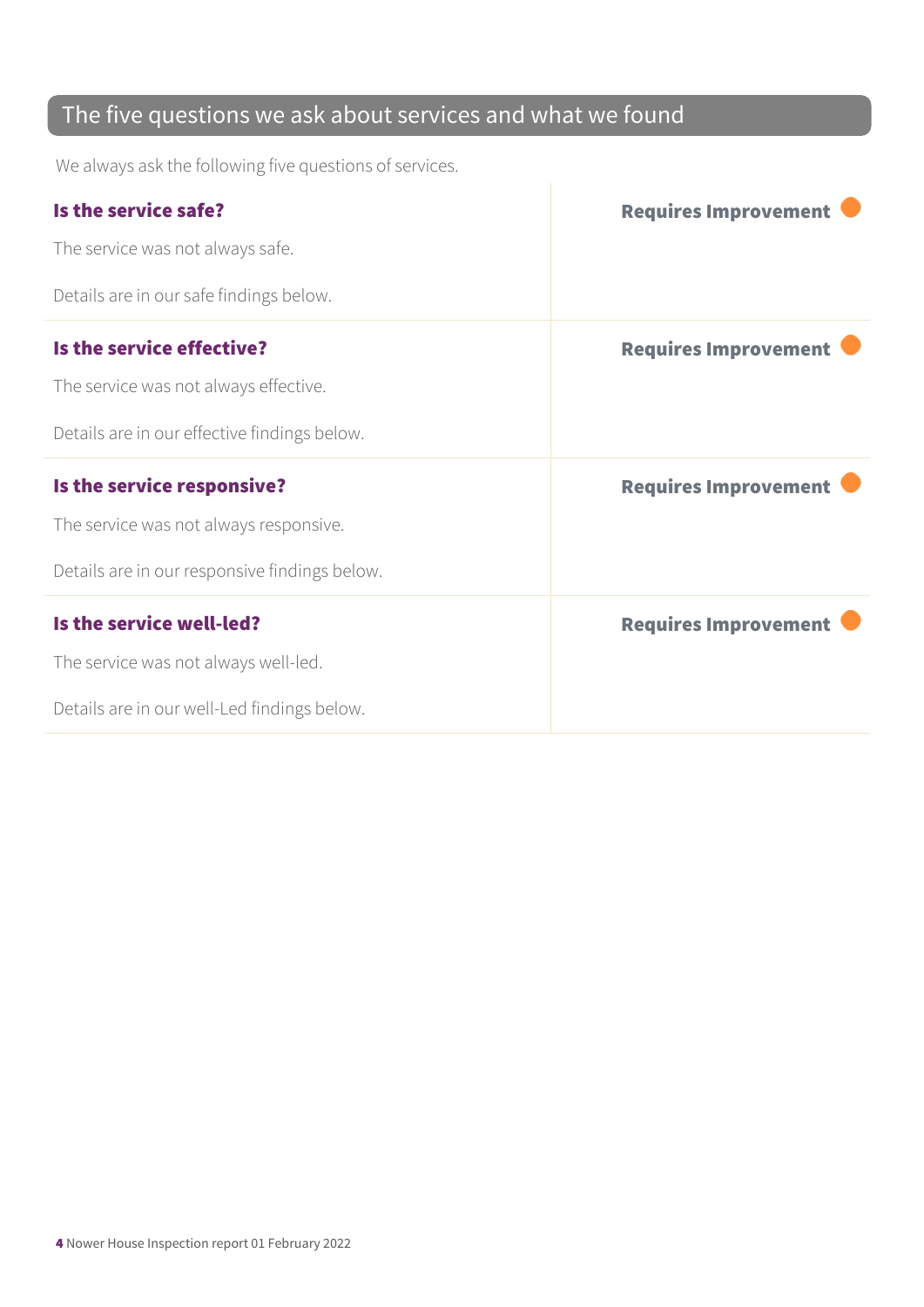

# Nower House

### Detailed findings

# Background to this inspection

#### The inspection

We carried out this inspection under Section 60 of the Health and Social Care Act 2008 (the Act) as part of our regulatory functions. We checked whether the provider was meeting the legal requirements and regulations associated with the Act. We looked at the overall quality of the service and provided a rating for the service under the Care Act 2014.

As part of this inspection we looked at the infection control and prevention measures in place. This was conducted so we can understand the preparedness of the service in preventing or managing an infection outbreak, and to identify good practice we can share with other services.

#### Inspection team

This inspection was carried out by two inspectors who attended the home and one inspector who reviewed a range of documents remotely.

#### Service and service type

Nower House is a 'care home'. People in care homes receive accommodation and nursing or personal care as a single package under one contractual agreement. CQC regulates both the premises and the care provided, and both were looked at during this inspection.

The service did not have a manager registered with the Care Quality Commission. This means that at this time only the provider is legally responsible for how the service is run and for the quality and safety of the care provided.

Notice of inspection This inspection was unannounced.

#### What we did before the inspection

We reviewed information we had received about the service since the last inspection. We sought feedback from the local authority and professionals who work with the service. We used the information the provider sent us in the provider information return. This is information providers are required to send us with key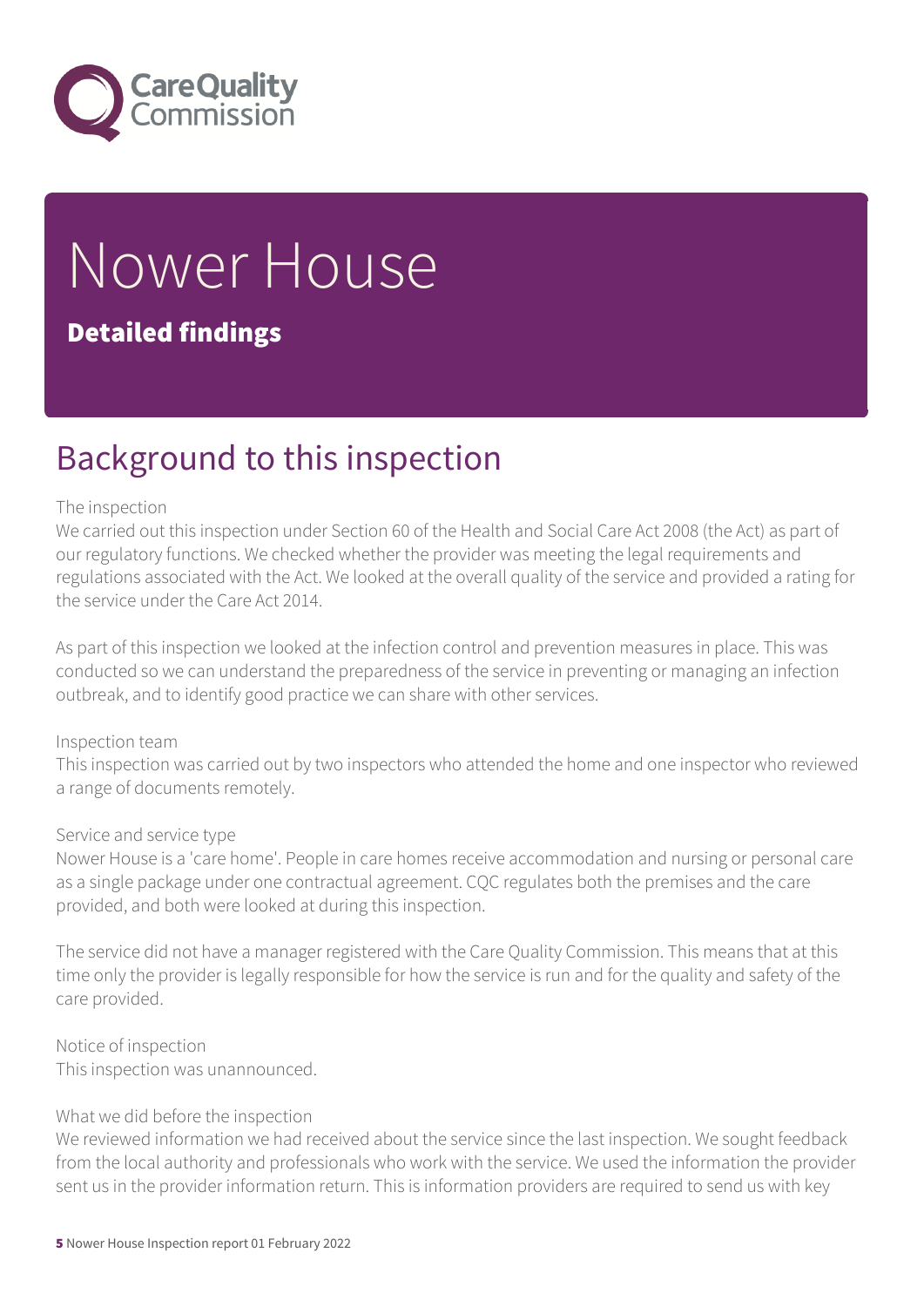information about their service, what they do well, and improvements they plan to make. This information helps support our inspections. We used all of this information to plan our inspection.

#### During the inspection

We spoke with six people who used the service and two relatives about their experience of the care provided. We spoke with six members of staff including the temporary manager, duty manager, senior care workers, care workers and the activities co-ordinator.

We reviewed a range of records. This included five people's care records and multiple medication records. We looked at three staff files in relation to recruitment and staff supervision. A variety of records relating to the management of the service, including policies and procedures were also reviewed.

#### After the inspection

We continued to seek clarification from the provider to validate evidence found. We looked at training data and quality assurance records.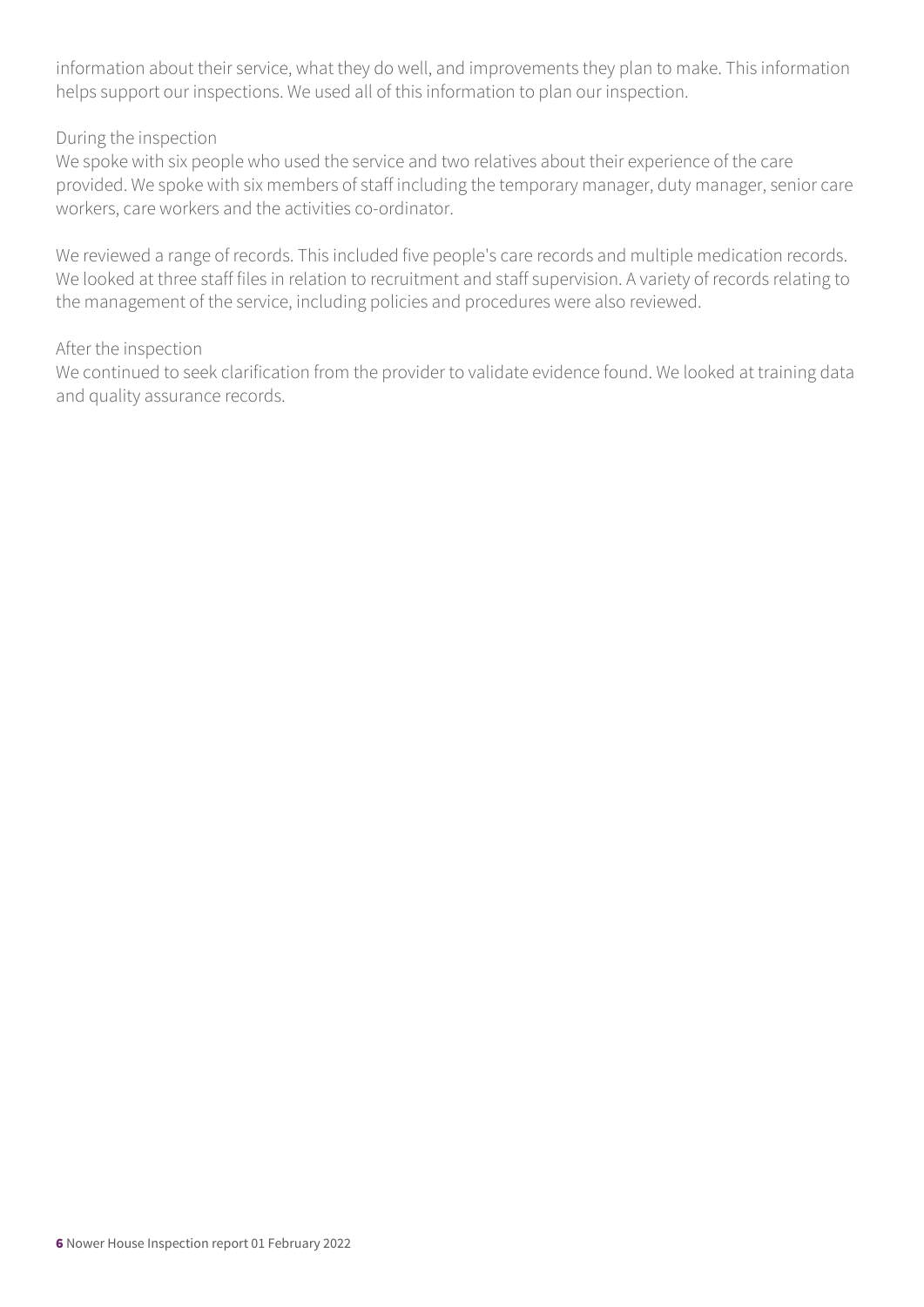### Is the service safe?

# Our findings

Safe – this means we looked for evidence that people were protected from abuse and avoidable harm.

At the last inspection this key question was rated as Requires Improvement. At this inspection this key question has remained the same. This meant some aspects of the service were not always safe and there was limited assurance about safety. There was an increased risk that people could be harmed.

Assessing risk, safety monitoring and management; Using medicines safely

At our last inspection in June 2019 we found systems were either not in place or robust enough to demonstrate risk was effectively managed and that the failure to manage medicines safely placed people at risk of harm. This was a breach of regulation 12 (Safe Care and Treatment) of the Health and Social Care Act 2008 (Regulated Activities) Regulations 2014. At this inspection we found continued concerns in how risks to people's safety were recorded and medicines were managed. This meant the provider was still in breach of regulation 12.

● Risks relating to people's safety were not always assessed and recorded. This meant there was a risk staff would not know how to support people safely and ensure risks were minimised.

● Risk assessments and care plans were not in place for people with pressure ulcers. Health professionals had been involved in providing care although no record was maintained of how the wounds were progressing. Risk assessments in relation to people's skin integrity had not been completed. There were no specific care plans in place to guide staff on the care people required to minimise the risk of skin breakdown and to support healing.

● Safe medicines practices were not consistently followed throughout the service. Two items of one person's medicines were stored both in their original boxes and within their Monitored Dosage System (MDS). The boxed medicines had not been dated when they were opened, and no on-going stock check of the remaining medicines had been kept. This meant there was no way to check if the person had received additional doses of their prescribed medicines.

● One person's medicines had not been administered the morning prior to our inspection. No explanation for this had been recorded. Although staff had noted this error no action had been taken to find the reason why or to check on possible negative effects for the person of not having received their medicines.

• As and when required medicines (PRN) were not safely managed. There was no guidance for staff to follow regarding when and how PRN medicines should be administered. The manager told us they were in the process of completing PRN guidance and were awaiting these being signed by the GP.

● Stock checks of medicines were not completed. One medicines cupboard contained a large quantity of different medicines. No record of what medicines were stored was available. We requested to see one person's PRN medicines prescribed for anxiety. Staff were unable to find the persons medicines and were unaware if this was in stock.

● A Monitored Dosage System (MDS) was used for the storage and administration of the majority of people's medicines. These systems are commonly referred to as blister packs. The Royal Pharmaceutical Society (RPS) and NICE recommend that the MDS system should only be used in order to meet the specific needs of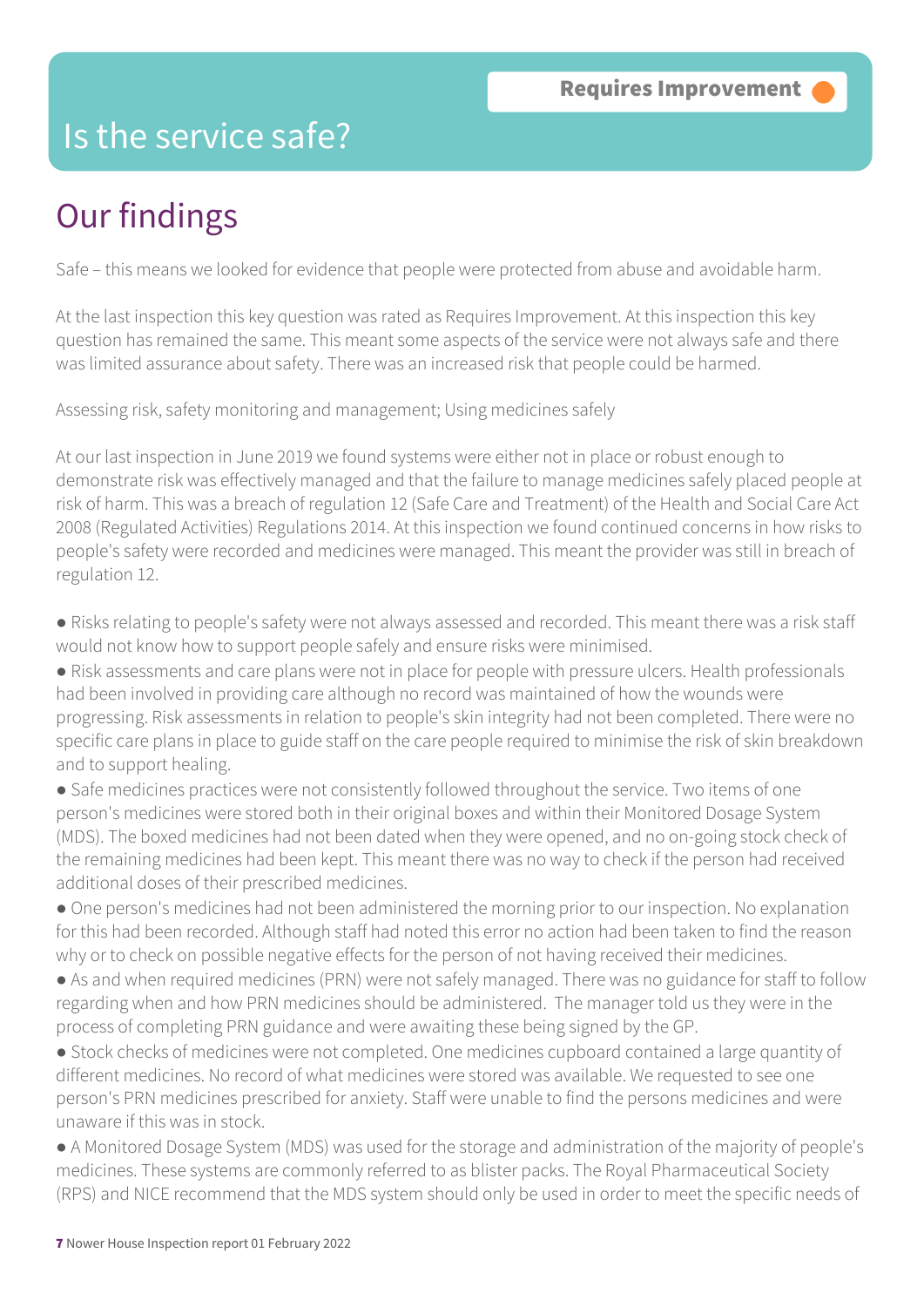an individual. The manager acknowledged the guidance but stated they had felt this was the safest system until further training had been provided to staff.

The failure to ensure risks to people's safety were robustly monitored and that safe medicines systems were followed was a continued breach of regulation 12 of the Health and Social Care Act 2008 (Regulated Activities) Regulations 2014.

● In other areas we found risks to people's safety were managed well. Risks associated with people's mobility had been assessed and action taken to keep them safe. Health professionals had been involved to review people's needs and staff were aware of the support people required.

● In one area of the home daily stock checks of people's medicines were completed and medicines were disposed of in a timely manner. One person's medicines had been changed on the day of our inspection. Staff had addressed this immediately to minimise the risk of errors occurring.

● Safety checks and the servicing of equipment was completed in line with requirements. This included checks on fire equipment, hoists, gas safety and electrical items.

### Systems and processes to safeguard people from the risk of abuse

- People told us they felt safe living at Nower House. One person told us, "I have always felt safe. The staff keep us safe." A second person said, "It's always secure. I feel very safe."
- Staff had completed safeguarding training and were aware of their responsibilities to report any concerns or signs of potential abuse. One staff member told us, "I'd report it to my line manager. We'd record it and take photos of any bruises or marks. If nothing was done, I'd go straight to the top and go to the authorities."
- Safeguarding concerns were reported to the local authority in a timely manner. Where additional information was requested, investigations were completed promptly. However, this information was not always comprehensively shared with people and their loved ones.

### Staffing and recruitment

- People told us they felt staff were available to them when they needed support. One person told us, "Sometimes they can seem a bit rushed, but they would never rush me."
- Staff told us there were sufficient staff available to support people although the high use of agency staff impacted on the time they could spend with people. One staff member told us, "They have put more staff on because a lot more people have two staff now. Having agency makes it more difficult because you're having to explain everything so you just end up doing everything."
- The manager told us they were trying to use the same agency and block booked the same agency staff. Adverts had been placed for permanent staff and recruitment was on-going.
- Staff were recruited safely. Staff were required to submit an application form and attend an interview. Disclosure and Barring Service (DBS) checks were carried out and references obtained to ensure those employed were suitable to work in the service.

### Preventing and controlling infection

- We were assured that the provider was preventing visitors from catching and spreading infections.
- We were assured that the provider was meeting shielding and social distancing rules.
- We were assured that the provider was admitting people safely to the service.
- We were assured that the provider was using PPE effectively and safely.
- We were assured that the provider was accessing testing for people using the service and staff.
- We were assured that the provider was promoting safety through the layout and hygiene practices of the premises.
- We were assured that the provider was making sure infection outbreaks can be effectively prevented or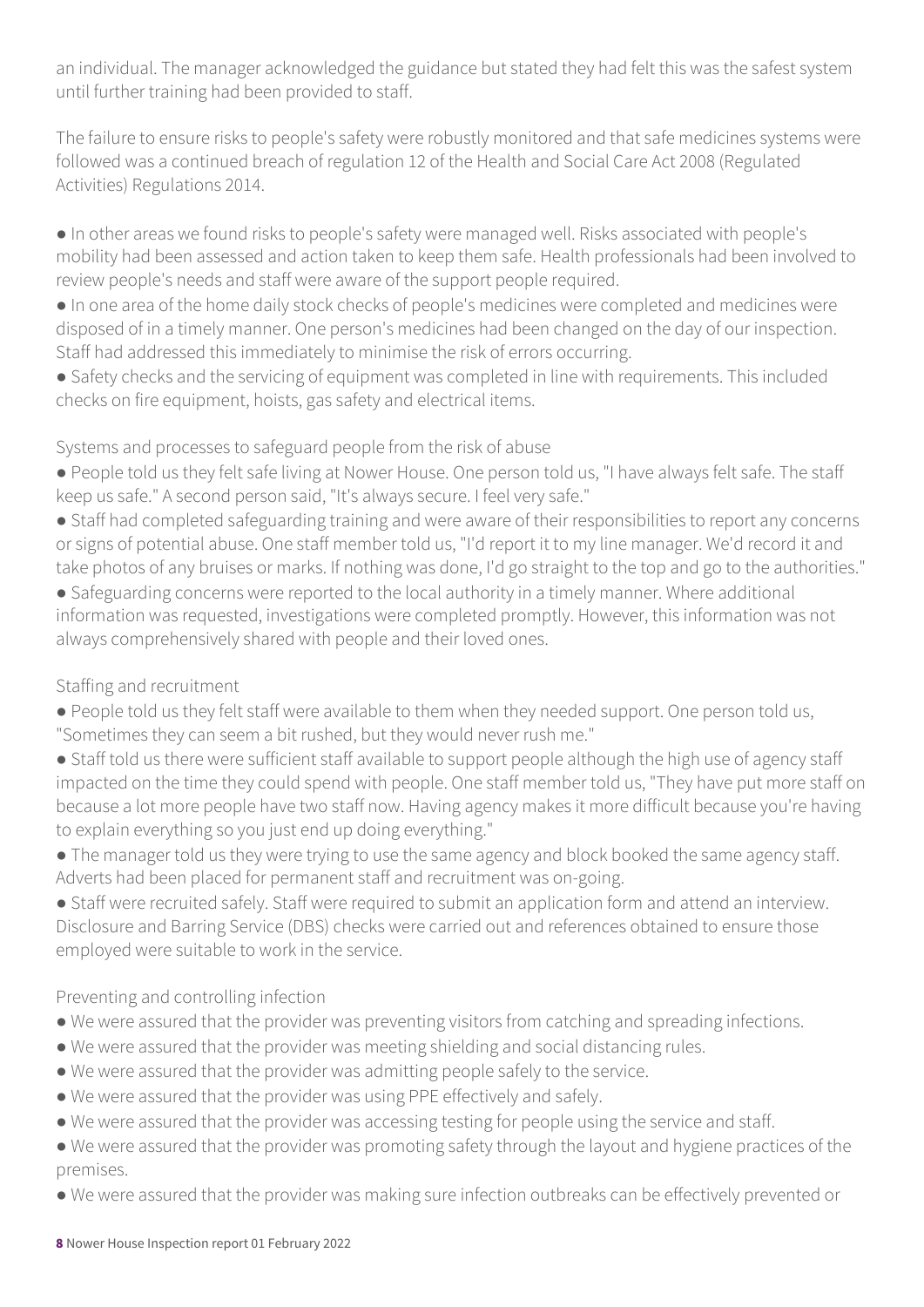managed.

- We were assured that the provider's infection prevention and control policy was up to date.
- We were assured the provider was facilitating visits for people living in the home in accordance with the current guidance.

### Learning lessons when things go wrong

● Accidents and incidents were recorded and action taken to minimise the risk of them happening again. A review of accidents and incidents was completed which included the details of any emerging themes or patterns in relation to the individual or the service. Action taken was recorded in order to monitor the impact this had on people's safety.

● One person's records showed they had experienced a number of falls in their bedroom. Sensor mats had been placed in the person's room which meant staff were alerted when the person stood up so could provide support. This action had led to a reduction in the number of falls the person had.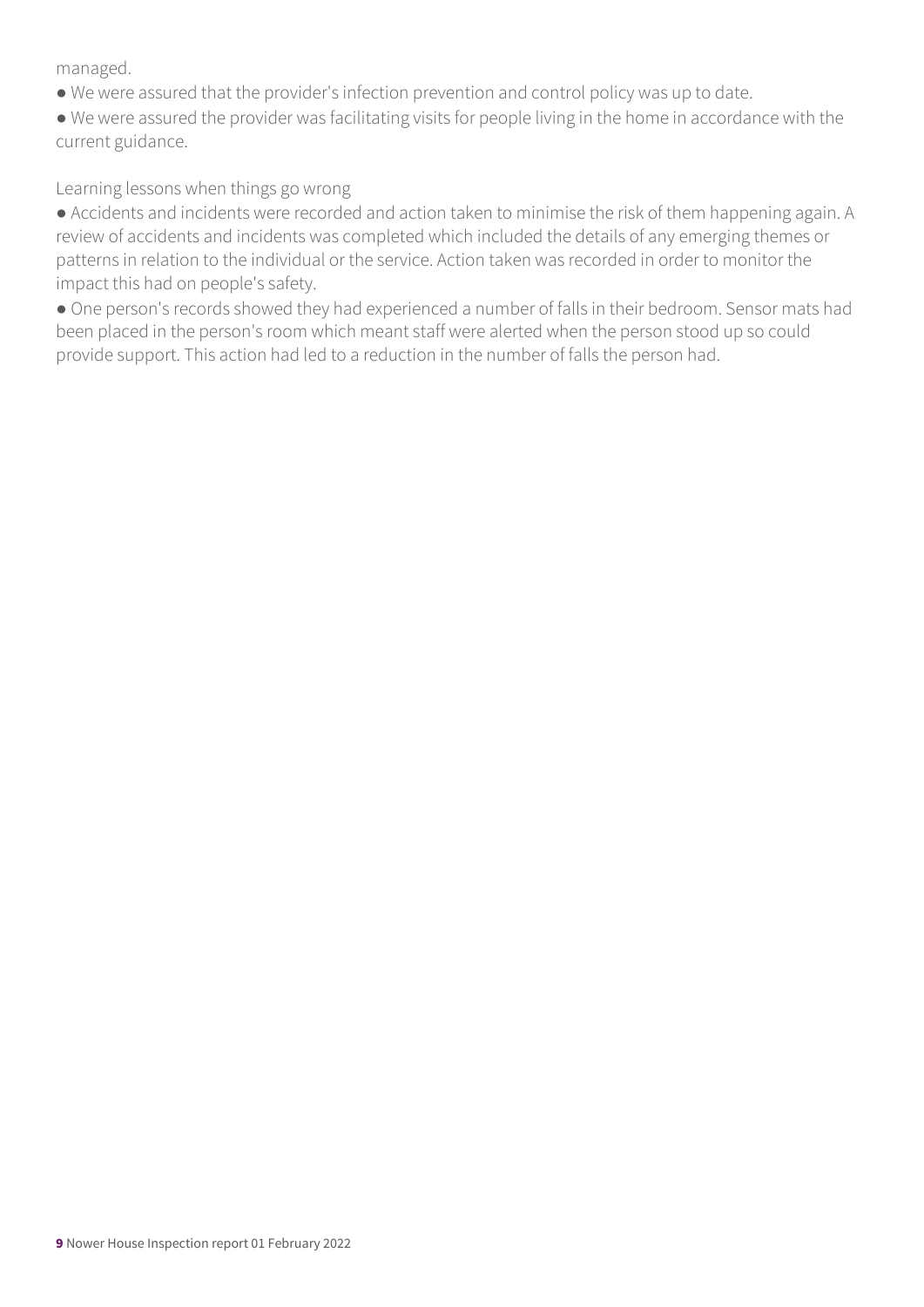### Is the service effective?

# Our findings

Effective – this means we looked for evidence that people's care, treatment and support achieved good outcomes and promoted a good quality of life, based on best available evidence.

At the last inspection this key question was rated as Requires Improvement. At this inspection this key question has remained the same. This meant the effectiveness of people's care, treatment and support did not always achieve good outcomes or was inconsistent.

Ensuring consent to care and treatment in line with law and guidance

The Mental Capacity Act 2005 (MCA) provides a legal framework for making particular decisions on behalf of people who may lack the mental capacity to do so for themselves. The Act requires that, as far as possible, people make their own decisions and are helped to do so when needed. When they lack mental capacity to take particular decisions, any made on their behalf must be in their best interests and as least restrictive as possible.

People can only be deprived of their liberty to receive care and treatment when this is in their best interests and legally authorised under the MCA. In care homes, and some hospitals, this is usually through MCA application procedures called the Deprivation of Liberty Safeguards (DoLS).

We checked whether the service was working within the principles of the MCA, and whether any conditions on authorisations to deprive a person of their liberty had the appropriate legal authority and were being met.

At our last inspection in June 2019 we found the provider had failed to complete decision specific capacity assessments. This was a breach of regulation 11 (Need for consent) of the Health and Social Care Act 2008 (Regulated Activities) Regulations 2014. At this inspection we found continued concerns regarding how the principles of the MCA were applied. This meant the provider was still in breach of regulation 11.

● People's rights were not always protected as the principles of the MCA were not always followed. We spoke with the manager regarding the MCA process. They told us this was an area of work that still required review and for systems to be implemented. The manager spoke to us about a DoLS tracker that they wanted to implement to ensure effective management of applications and correct procedure was being followed.

● Capacity assessments had not been completed for restrictions such as people receiving 24 hours supervision at Nower House or the use of sensor mats to monitor their movements. There was no evidence to show how decisions had been reached in people's best interests and were the least restrictive options.

● Where capacity assessments had been completed these were not decision specific. Capacity assessments were in place which listed the decisions as 'To determine if a DoLS is needed'. There was no information regarding what specific decisions had been discussed with the person and no record of best interest decisions.

● People's care plans did not contain information about how people should be involved in decisions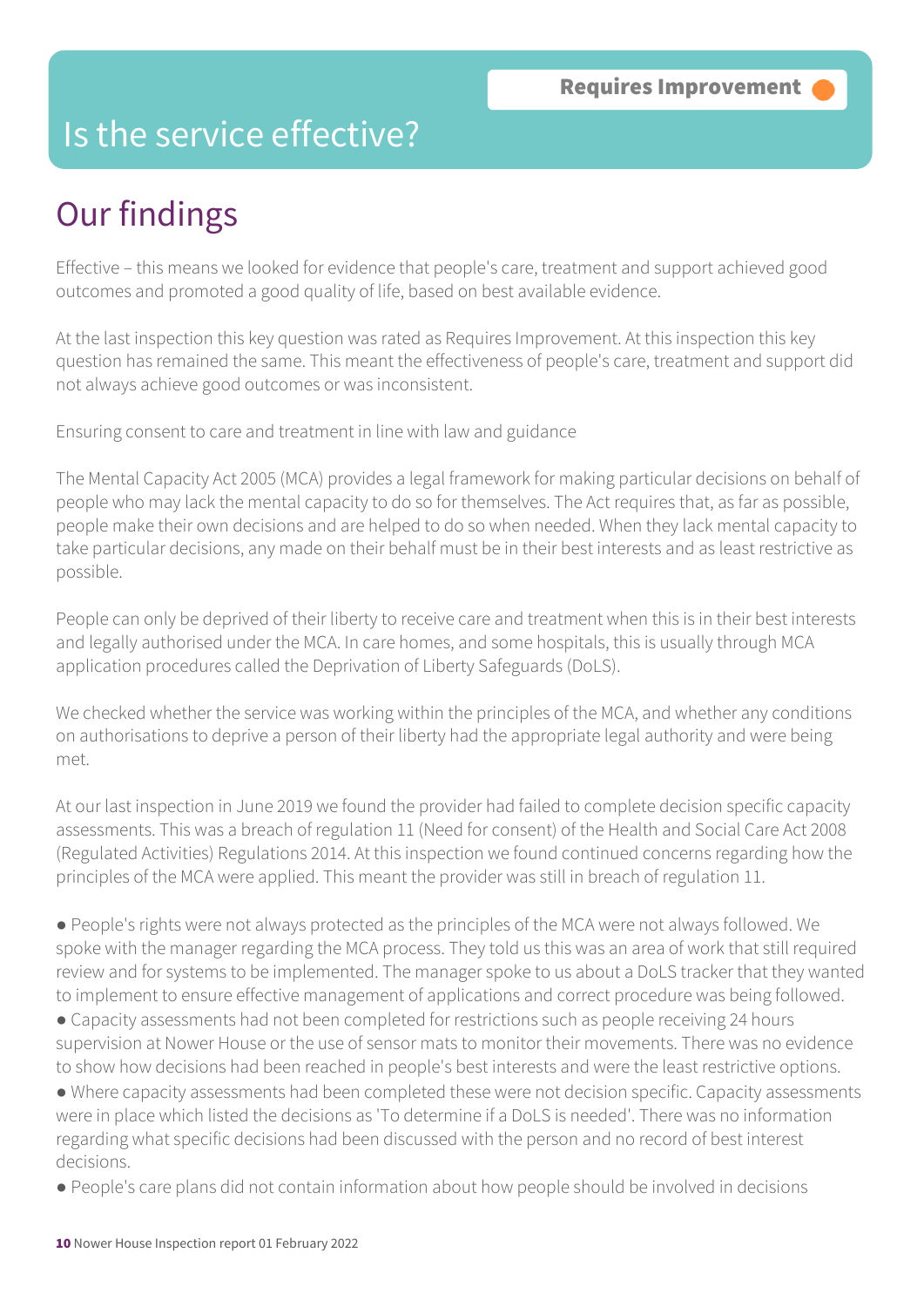regarding their care.

The failure to ensure people's rights were upheld in line with the MCA was a continued breach of regulation 11 (Need for consent) of the Health and Social Care Act 2008 (Regulated Activities) Regulations 2014.

● People told us that staff offered them choices and gained their consent before supporting them with care.

Staff working with other agencies to provide consistent, effective, timely care; Supporting people to live healthier lives, access healthcare services and support

- Oral health assessments were not regularly completed, and mouth care plans were not in place. Staff competence in providing people's oral care had not been assessed. This meant there was a risk that infections and related healthcare concerns may not be identified in a timely manner.
- The manager told us they had an oral healthcare template which they intended to implement. They also planned to register everyone with community dentists in the near future. This has been addressed in the responsive section of this report.
- People's care records contained information about their health care needs. Visits from a range of external health professionals had taken place. These included the GP and community nursing team.
- Regular exercise groups were held to promote people's movement and flexibility. People told us they enjoyed these sessions which were held at the beginning of the day.

Staff support: induction, training, skills and experience

- People and relatives told us they felt staff had the skills they required. One person told us, "The staff are good and know what they're doing in their day to day business." A second person said, "They are very knowledgeable in what needs to be done."
- Staff did not receive regular supervision or feedback on their performance. One staff member told us, "I can't say that I had had supervision recently. I would say that I maybe had an appraisal a year ago. Nothing since the new management has come in."
- We asked the manager about how staff were supervised. They told us, "Supervision is not currently consistent. Some group supervisions have been completed with senior staff. However, care staff workers have not had supervisions for an extended period of time. We are aware of this and have plans to introduce more regular supervision for all staff." This has been addressed in the well-led section of this report.
- Records showed staff completed training relevant to their roles. This included moving and handling, safeguarding, first aid and health and safety.
- Staff confirmed training was regularly updated. One staff member told us, "We have all the training we need. I did it all online this year. It's very helpful. So much changes over the years so you're always learning."

Assessing people's needs and choices; delivering care in line with standards, guidance and the law

- People's needs were assessed prior to them moving into the service. Assessments covered areas including mobility, nutrition, health needs and communication. As people's needs were reviewed, assessments were updated to provide an up to date picture of people's needs.
- The manager and staff told us changes had been made to the way people were cared for in line with best practice. For example, people had been receiving their care in bed and being repositioned without the use of equipment. A hoist and relevant equipment had been purchased and staff trained in its use. This had enabled people to be supported in a safer manner and to have a greater choice in where they spent their time.

Supporting people to eat and drink enough to maintain a balanced diet

● People told us they enjoyed their food and always had a good choice of options. One person told us,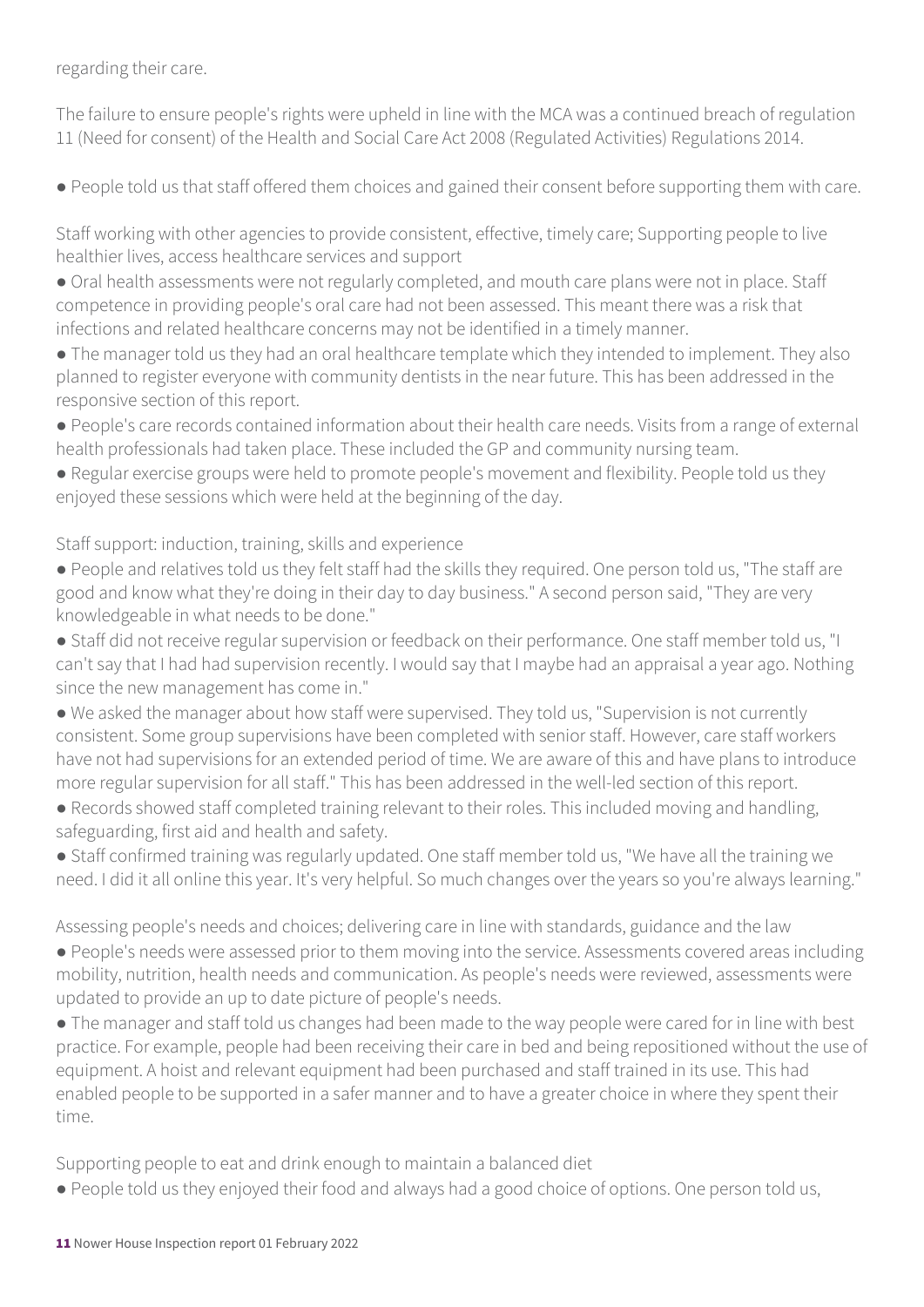"Food is very good here, it's not too fancy. It tastes good and its quite varied."

● Despite these comments we found people who required assistance with their meals were not always supported in an effective manner. We observed staff walking between two people to support them to eat and standing above them as they offered assistance rather than sitting next to them to be at the same level and get eye contact. A second staff member then repeated this.

● People were supported to make choices regarding what they wanted to eat and drink. People were showed the options available to support them. Where one person was unable to make a decision, both options were served for them. Staff were aware of people's individual nutritional needs including those who required their food to be of a modified consistency such as pureed.

● People's weight was regularly monitored. Health care professionals were informed when significant variations were noted. For example, the Speech And Language Therapist (SALT) team had been involved following a change noted by staff.

Adapting service, design, decoration to meet people's needs

● Adaptations had been made to ensure people could access all areas of the building. Adapted bath and shower rooms were available to support people's mobility needs.

● Handrails were painted a contrasting colour and flooring was plain to support people living with dementia.

● There were small lounges available to people who wanted a quieter environment away from the main lounges.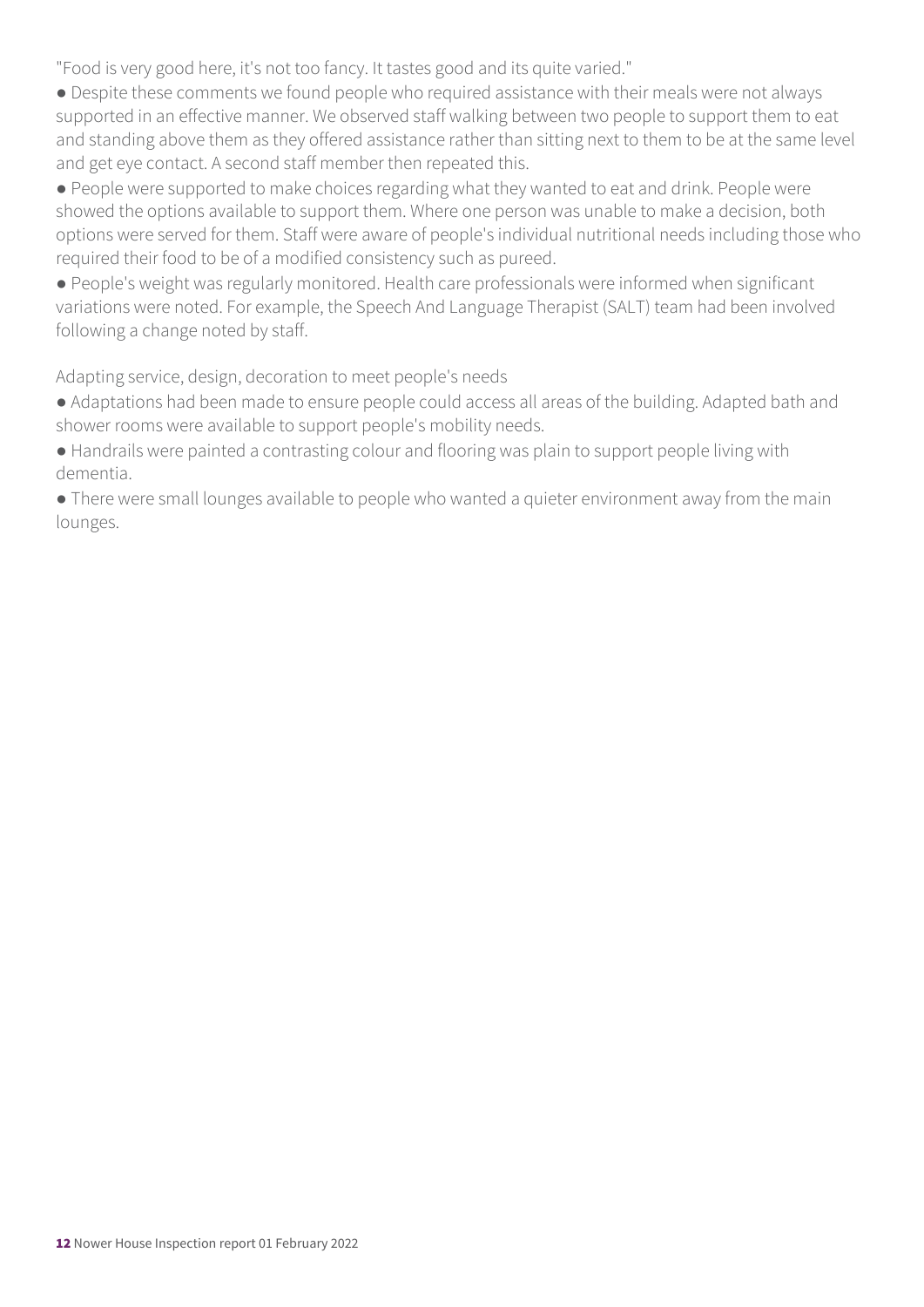### Is the service responsive?

# Our findings

Responsive – this means we looked for evidence that the service met people's needs

At the last inspection this key question was rated as Requires Improvement. At this inspection this key question has remained the same. This meant people's needs were not always met.

At our last inspection in June 2019 we found the provider had failed to design care with a view to achieving service users' preferences and to include end of life care planning .This was a breach of regulation 9 (Personcentred care) of the Health and Social Care Act 2008 (Regulated Activities) Regulations 2014. At this inspection we found continued concerns regarding how people's care was planned. This meant the provider was still in breach of regulation 9.

Planning personalised care to ensure people have choice and control and to meet their needs and preferences; End of life care and support

● People and their relatives told us they felt the service was responsive to their wishes. One person told us, "I've got a room that has a terrace, so staff will bring me tea so I can enjoy it on my terrace, if that's what I want to do." One relative told us, "He always prided himself on his appearance and they always have him freshly shaved with a clean, ironed shirt on which I know makes (my relative) happy, even if he can't tell me that."

● Despite these positive comments we found people's care was not always person centred. People's care records did not always contain information regarding people's life histories. Staff were not aware of details such as people's past occupations, hobbies and interests and how these influenced their care and support.

• Care plans were not comprehensively completed. This meant there was a risk that staff, especially agency staff, would not be aware of people's needs and preferences. The service had implemented an electronic care planning system which staff could access through handheld devices. However, not all care plans had been completed at the time of our inspection.

● People did not have oral care plans to ensure any previous conditions had been identified and were being monitored. The manager had plans to implement these, however, none had been implemented at the time of the inspection. There was no documentation to confirm how many people, if any, were registered with the dentist or how frequently they had been monitored.

● People's end of life care choices were not always clearly documented and some did not have any details related to their individual end of life choices. For example, information was basic and did not include details such as who they wanted present, the environment or personal touches.

● The manager told us they were aware this was an area which required further development. They planned to introduce further training both in care planning and end of life care to develop staff confidence in this area.

The failure to ensure person-centred care was a continued breach of regulation 9 (Person Centred Care) of the Health and Social Care Act 2008 (Regulated Activities) Regulations 2014.

Supporting people to develop and maintain relationships to avoid social isolation; support to follow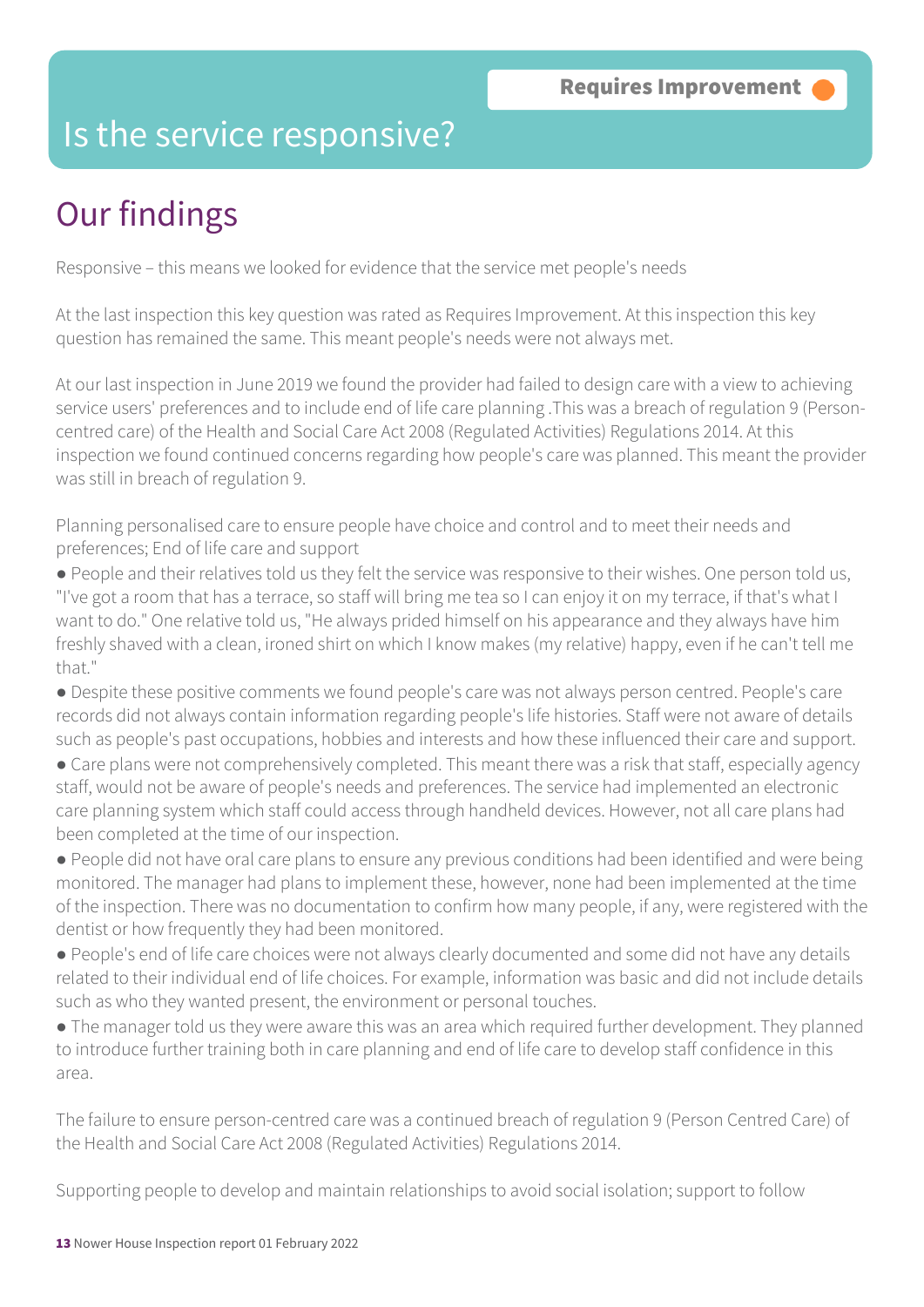interests and to take part in activities that are socially and culturally relevant to them

● People told us they were happy with the social aspects of the service. One person told us, "I do lots of things, I chat to staff, I do activities, I help where I can." A second person said, "I'm happy with my books and reading."

● For people living with dementia activities were more limited. Staff were unable to give examples of how activities were personalised to take into account people's past interests. Whilst staff checked people were comfortable throughout the day, we found a number of people spent time sleeping with little stimulation. ●People had been supported to maintain contact with their loved ones throughout the COVID-19 pandemic. Both telephone and video calls were supported by staff. Government guidance on visiting had been

followed promptly. One person told us, "The home have been great and as soon as restrictions are starting to lift they're sending updates and getting visits booked in."

### Meeting people's communication needs

Since 2016 onwards all organisations that provide publicly funded adult social care are legally required to follow the Accessible Information Standard (AIS). The standard was introduced to make sure people are given information in a way they can understand. The standard applies to all people with a disability, impairment or sensory loss and in some circumstances to their carers.

- People told us that staff communicated well with them. One person said, "They take their time to make sure I have understood, or they have understood what I have said."
- There were details of communication needs in care plans. The manager explained that once all the new care plans had been implemented each person will have their individual communication care plans.

### Improving care quality in response to complaints or concerns

- People and their relatives told us they would feel comfortable in raising concerns. People told us they would speak with staff who they felt would listen and act on their concerns. One relative told us, "I would go to (manager). I feel a little bit more confident now they would deal with it properly."
- A complaints, concerns and compliments policy and procedure was in place. This detailed how complaints could be raised, timescales for a response and how actions would be communicated.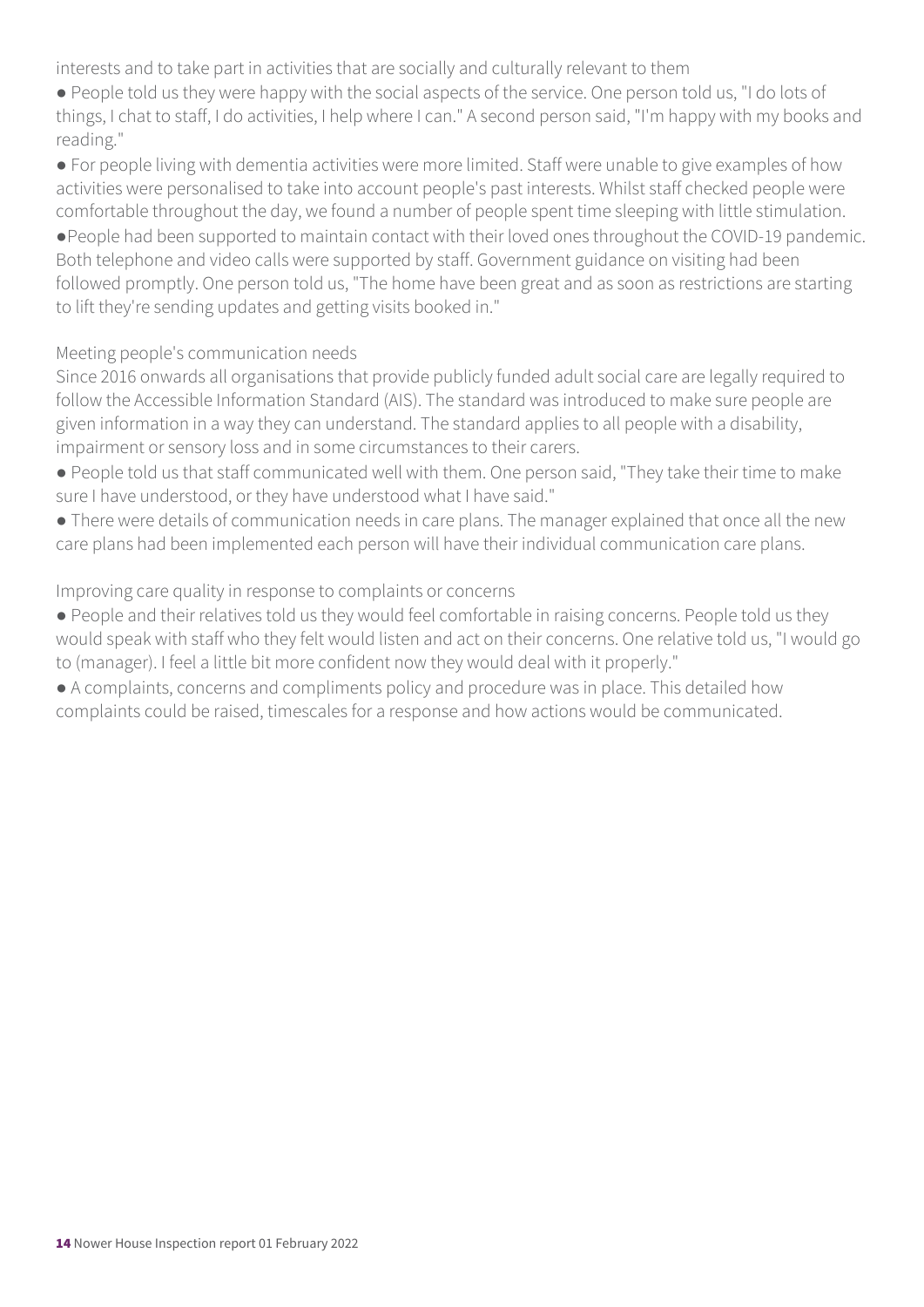### Is the service well-led?

# Our findings

Well-led – this means we looked for evidence that service leadership, management and governance assured high-quality, person-centred care; supported learning and innovation; and promoted an open, fair culture.

At the last inspection this key question was rated as Requires Improvement. At this inspection this key question has remained the same. This meant the service management and leadership was inconsistent. Leaders and the culture they created did not always support the delivery of high-quality, person-centred care.

Managers and staff being clear about their roles, and understanding quality performance, risks and regulatory requirements; How the provider understands and acts on the duty of candour, which is their legal responsibility to be open and honest with people when something goes wrong

- People told us the management of the service was not visible enough and they found the lack of consistency in the management team unsettling.
- There was no registered manager in post at the time of our inspection. The consultant employed to support the service had stepped into the manager's role temporarily. One person told us, "There's been too much change, I'm not sure who's in charge anymore." A second person said, "(Manager) never comes out to get to know us. Getting a new manager is taking an awful long time. It's so important and to have someone that really does interact with us."
- Quality audits were not effective in identifying concerns. Recent medicines audits had not identified the concerns regarding stock control and recording identified during our inspection. Care plan audits reflected care plans were completed in a person-centred way and that risks assessments in relation to skin integrity were in place. During our inspection we found this was not the case.
- Staff had not received any one to one supervision or recent appraisals. This meant that staff would not have this opportunity to raise any questions or concerns about their roles. The manager had plans to start scheduling supervisions, however, no dates had been confirmed for these to take place.

● Duty of candour concerns had not always been shared with people's representatives in line with the providers responsibilities. One relative told us they had been contacted regarding a safeguarding concern several weeks after the alleged incident had taken place and the investigation had been concluded. They had not received a written explanation regarding the concerns or an apology in relation to the incident or the lack of communication.

Continuous learning and improving care

- The provider had not ensured that concerns identified at our last inspection had been addressed promptly. Our last inspection in June 2019 had identified four breaches of regulation. At this inspection, we found continued breaches of the same regulations. Quality assurance systems had not been robustly implemented in a timely manner in order to ensure people received a safe, effective and responsive service.
- The manager shared plans of the improvements they intended to make throughout the inspection. Staff told us they recognised the need for change but at times felt overwhelmed with the task and additional responsibilities placed upon them. One staff member told us, "There's lot of new things to learn. Changes are for the better, but some staff are finding it too much. It's being backed up by the training. We're getting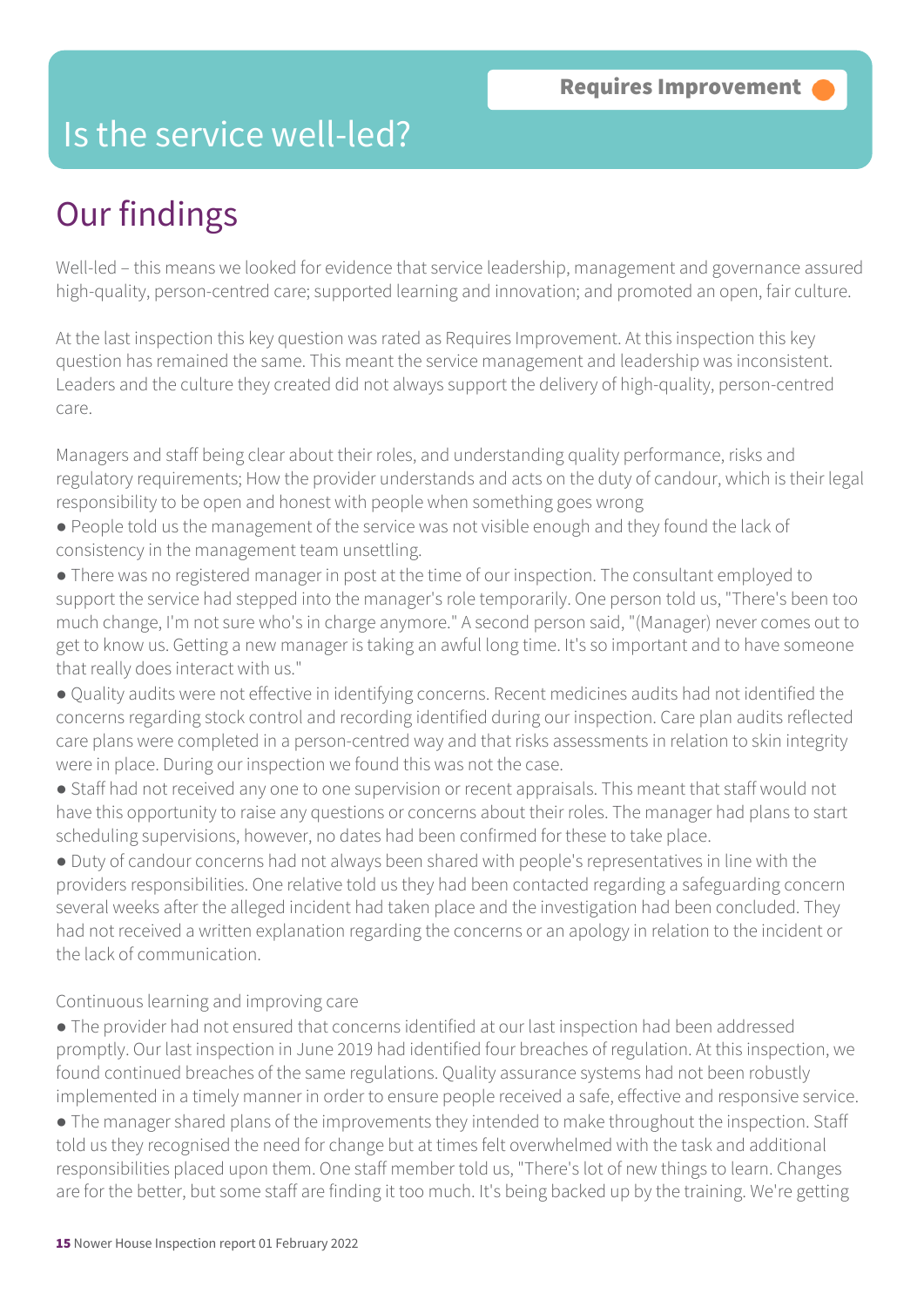to where we are supposed to be but it's not easy."

● Care plans lacked person-centred detail. This meant that staff did not always know individual details about people.

The failure to ensure consistent management oversight of the service, respond to shortfalls in a timely manner and have an accurate, up to date record for each person was a continued breach of regulation 17 of the Health and Social Care Act 2008 (Regulated Activities) Regulations 2014.

Promoting a positive culture that is person-centred, open, inclusive and empowering, which achieves good outcomes for people; Working in partnership with others

- People told us they had noted difficulties in communication due to the changes being made within the service. One person told us, "I'm not sure (about communication) as there seems to be a bit of a disconnect between the management and staff."
- Although people commented to us about a lack of management presence, they told us that they felt they could put forward ideas and suggestions to staff and felt listened to.
- There were some examples seen where people had been supported to access healthcare professionals in a timely way.
- We saw evidence of the management team working well with the local authority and the police in response to incidents within the home.

Engaging and involving people using the service, the public and staff, fully considering their equality characteristics

- We saw evidence where the management team had made staff aware of compliments from relatives and congratulated them on positive feedback.
- The manager told us how they had plans to have more regular resident meetings to seek as much feedback as possible.

● Relatives spoke positively of a recent relatives meeting that had been held virtually. One relative said, "The intention is to move forward with much greater access to be interlinked with overarching comments. We felt involved after the meeting. I guess we will have to wait and see if that comes good."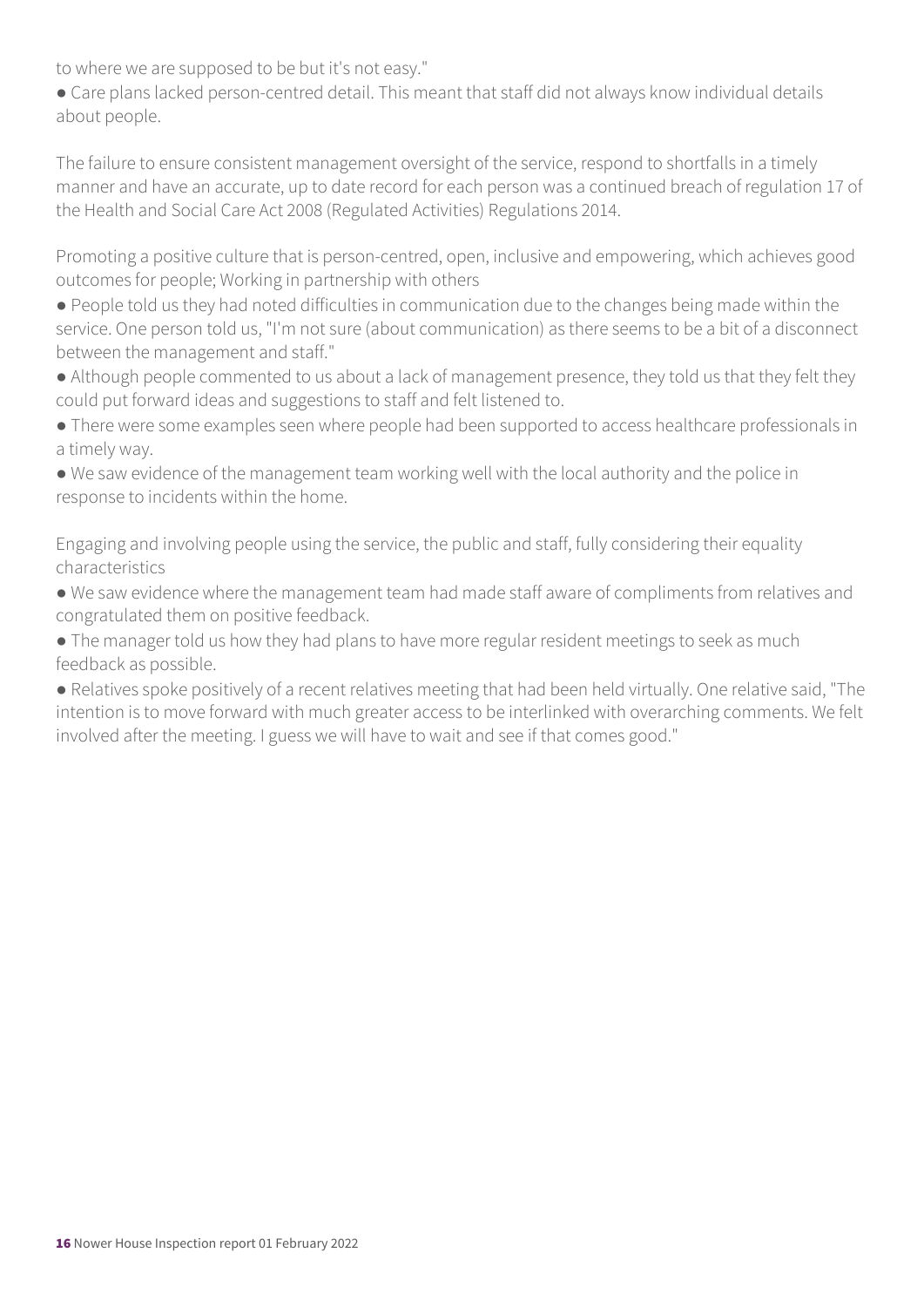### This section is primarily information for the provider

### Enforcement actions

The table below shows where regulations were not being met and we have taken enforcement action.

| Regulated activity                                                | Regulation                                                                                                                                                                                   |
|-------------------------------------------------------------------|----------------------------------------------------------------------------------------------------------------------------------------------------------------------------------------------|
| Accommodation for persons who require nursing or<br>personal care | Regulation 9 HSCA RA Regulations 2014 Person-<br>centred care                                                                                                                                |
|                                                                   | The failure to ensure person-centred care was a<br>continued breach of regulation 9 (Need for<br>consent) of the Health and Social Care Act 2008<br>(Regulated Activities) Regulations 2014. |

#### The enforcement action we took:

Conditions were added to the provider's registration.

| Regulated activity                                                | Regulation                                                                                                                                                                                                                    |
|-------------------------------------------------------------------|-------------------------------------------------------------------------------------------------------------------------------------------------------------------------------------------------------------------------------|
| Accommodation for persons who require nursing or<br>personal care | Regulation 11 HSCA RA Regulations 2014 Need for<br>consent                                                                                                                                                                    |
|                                                                   | The failure to ensure people's rights were upheld<br>in line with the MCA was a continued breach of<br>regulation 11 (Need for consent) of the Health and<br>Social Care Act 2008 (Regulated Activities)<br>Regulations 2014. |

### The enforcement action we took:

Conditions were added to the provider's registration.

| Regulated activity                                                | Regulation                                                                                                                                                                                                                                               |
|-------------------------------------------------------------------|----------------------------------------------------------------------------------------------------------------------------------------------------------------------------------------------------------------------------------------------------------|
| Accommodation for persons who require nursing or<br>personal care | Regulation 12 HSCA RA Regulations 2014 Safe care<br>and treatment                                                                                                                                                                                        |
|                                                                   | The failure to ensure risks to people's safety were<br>robustly monitored and that safe medicines<br>systems were followed was a continued breach of<br>regulation 12 of the Health and Social Care Act<br>2008 (Regulated Activities) Regulations 2014. |

#### The enforcement action we took:

Conditions were added to the provider's registration.

| Regulated activity                                                | Regulation                                                |
|-------------------------------------------------------------------|-----------------------------------------------------------|
| Accommodation for persons who require nursing or<br>personal care | Regulation 17 HSCA RA Regulations 2014 Good<br>governance |
|                                                                   | The failure to ensure consistent management               |